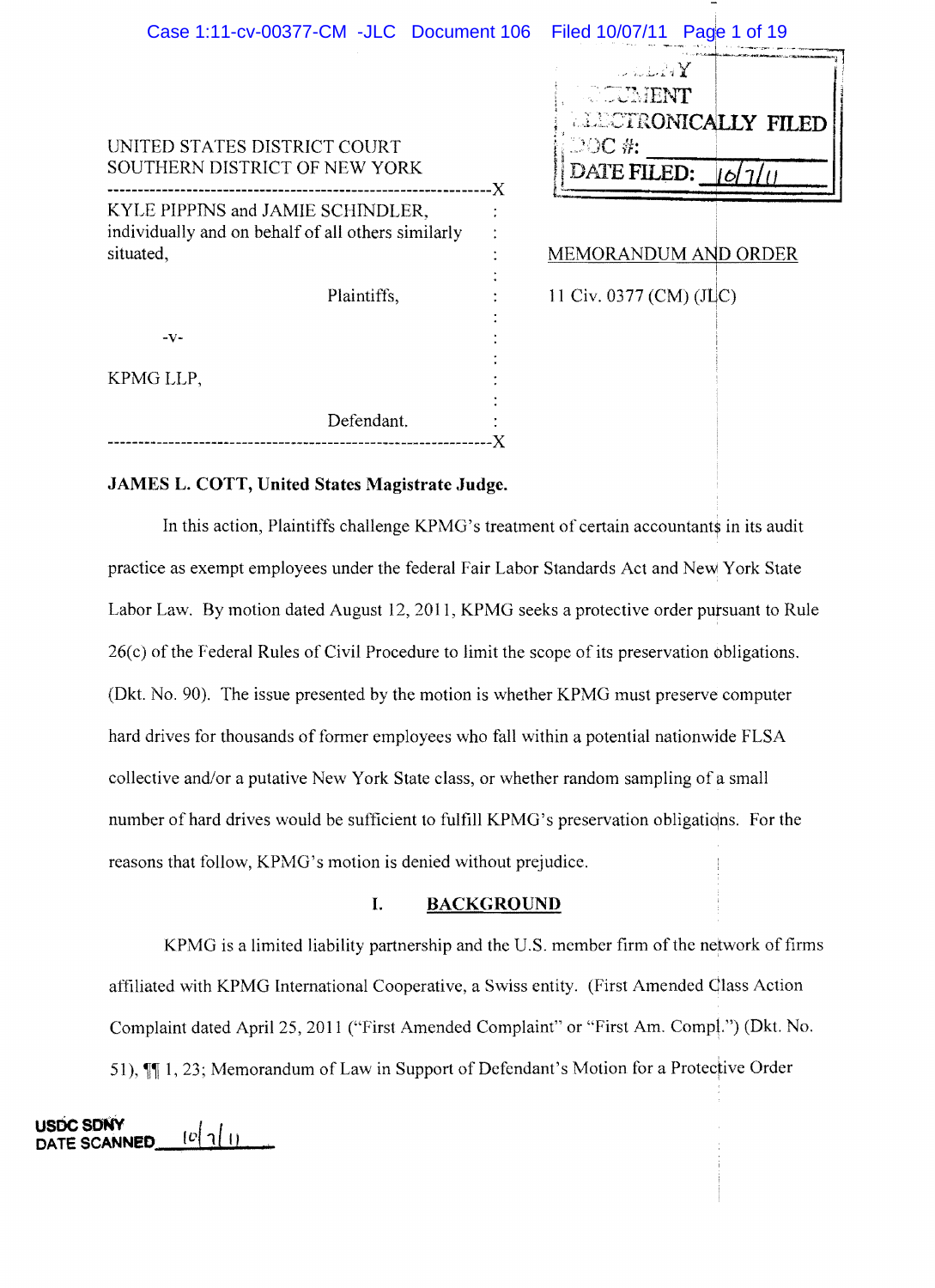#### Case 1:11-cv-00377-CM -JLC Document 106 Filed 10/07/11 Page 2 of 19

("Def.'s Mem.") (Dkt. No. 91), at 3; Answer to Collective Action Complaint dated April 4, 2011 (Dkt. No. 28),  $\P$  1). KPMG provides audit, tax, and advisory services to clients throughout the United States, and its audit practice includes providing financial statement audits, integrated audits of financial statements, and internal control over financial reporting. (Def.'s Mem. at 3).

Plaintiffs Kyle Pippins ("Pippins"), Jamie Schindler ("Schindler"), and Edward Lambert ("Lambert") (collectively, "Plaintiffs") are former KPMG Audit Associates and Audit Associate Seconds (together, "Audit Associates"), who worked in the KPMG audit practice group. (First Am. Compl.  $\lceil 2 \rceil$ . The First Amended Complaint describes the Audit Associates as performing an "entry-level job that requires no advanced level training and primarily involves performance of routine duties," which are closely supervised by more senior KPMG employees. ( $\underline{Id}$ .  $\P$  $[2-3)$ .

Plaintiffs allege that KPMG willfully misclassified Audit Associates as exempt employees under the Fair Labor Standards Act ("FLSA"), 29 U.S.C. §§ 201 et seq., causing them to be deprived of overtime wages for time they worked in excess of 40 hours per week. (ld. (' 59). Plaintiffs further allege that KPMG failed to keep accurate records of the time Audit Associates worked. (Id.). Plaintiffs assert that this conduct constitutes a "pattern or practice of violating wage and hour laws," including the FLSA and New York State Labor Law. (Id.  $\P$  5-6).

On January 19, 2011, Pippins and Schindler filed this action pursuant to the collective action provision of the FLSA, 29 U.S.C. § 216(b), on behalf of themselves and all similarly situated persons who worked as Audit Associates for KPMG, whom KPMG classified as exempt, and who elect to opt-in to the action. (Collective Action Complaint dated January 19,

2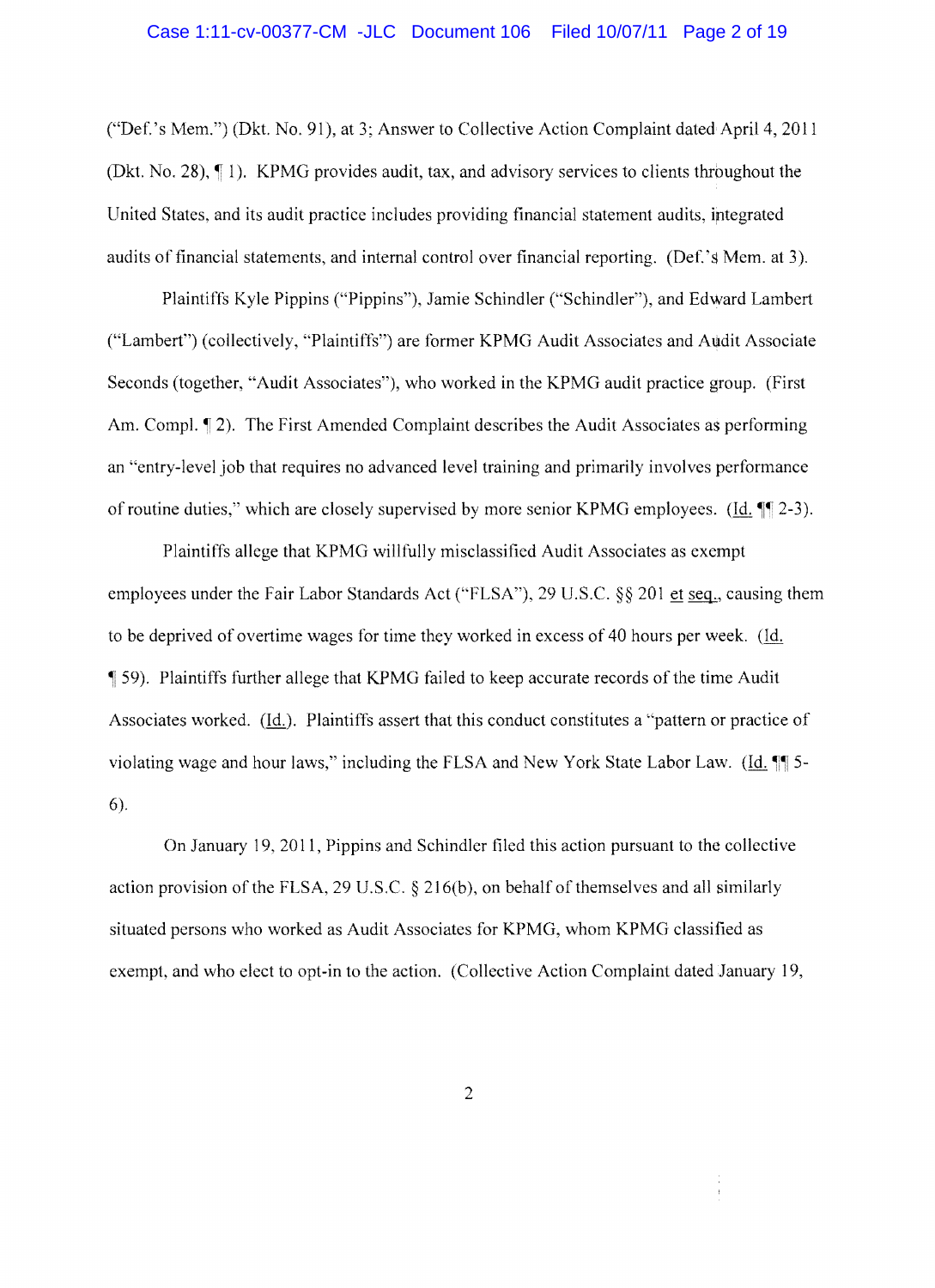#### Case 1:11-cv-00377-CM -JLC Document 106 Filed 10/07/11 Page 3 of 19

2011 (Dkt. No. 1)  $\P$  6). Three additional plaintiffs-including Lambert-later filed opt-in notices in the action. (Dkt. Nos. 10, 11, 50).

On March 9, 201 1, prior to joining this action, Lambert filed a separate putative class action, Lambert v. KPMG LLP, No. 11 Civ. 1622 (CM) (S.D.N.Y.), under Federal Rule of Civil Procedure 23 on behalf of current and former Audit Associates working for KPMG in New York, asserting claims under New York Labor Law Article 19, §§ 650 et seq., and the supporting New York State Department of Labor regulations (collectively, the "NYLL"). On April 25, 2011, Plaintiffs filed the First Amended Complaint, which added Lambert as a named plaintiff and incorporated the NYLL claims raised in Lambert's separate action. (First Am. Compl. **11 44-53).** As a result, Judge McMahon dismissed Lambert's separate action without prejudice by a Stipulation and Order dated May 10,2011. (Dkt. No. 56).

Pursuant to the First Amended Complaint, the FLSA collective includes opt-in plaintiffs who worked as Audit Associates in any of KPMG's U.S. offices between January 19,2008 and January 19, 2011 (First Am. Compl. 142), and the putative New York class includes all Audit Associates who worked for KPMG in New York from March 8, 2005 until the date of final judgment. (Id.  $\P$  44).

In a Decision and Order dated March 21, 2011, Judge McMahon denied KPMG's Motions to Transfer and Stay the Action. (Okt. No. 23). Plaintiffs' Motion for Conditional Certification and Court-Authorized Notice Pursuant to Section 216(b) of the FLSA ("Motion to Certify") (Dkt. No. 33) is sub judice. By Order dated May 23, 2011, Judge McMahon referred the issue presented by KPMG's pending motion to me. (Okt. No. 65). By endorsement dated

3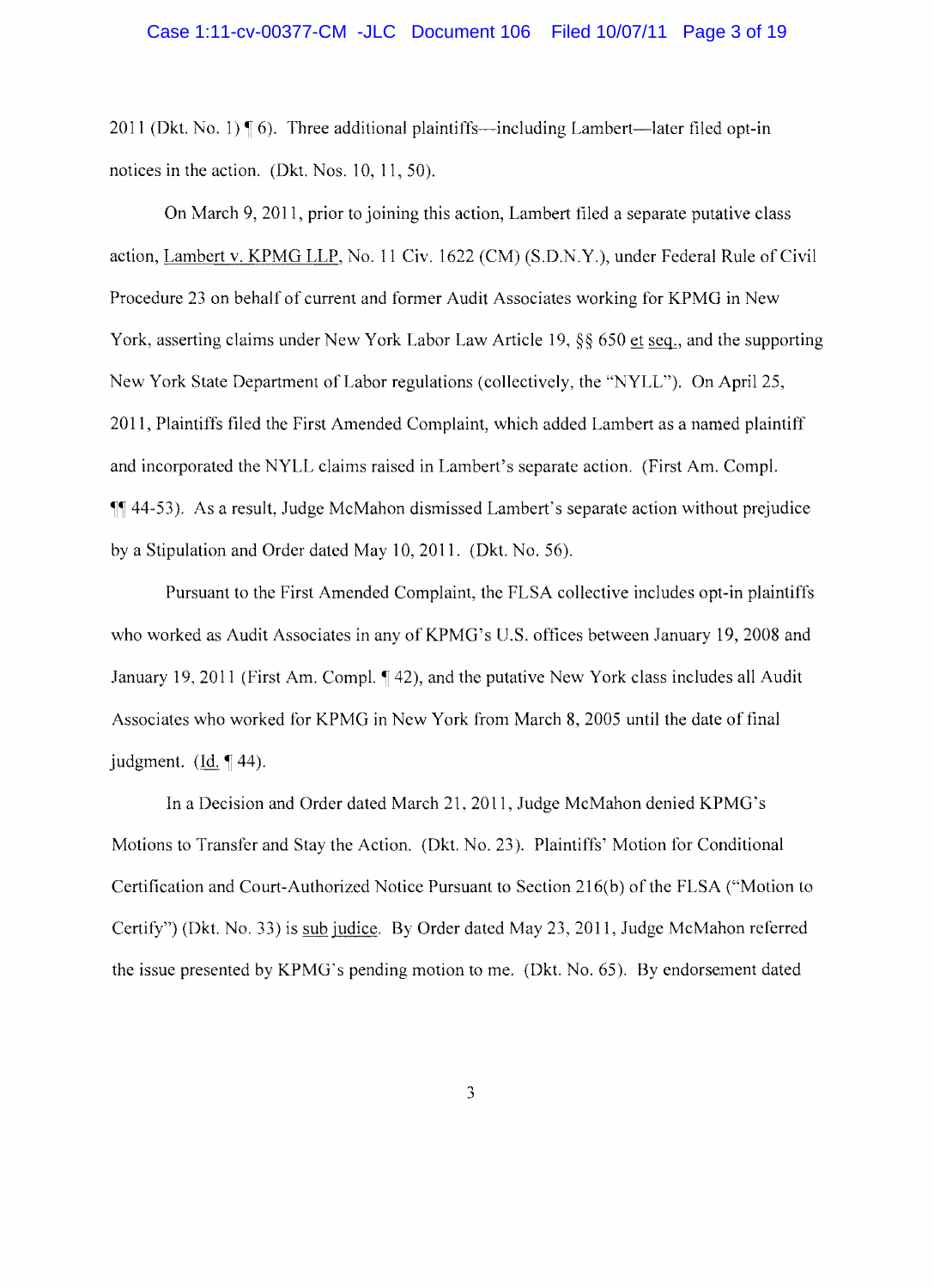June 27, 2011, Judge McMahon ordered that discovery was stayed pending resolution of the Motion to Certify. (Dkt. No. 79).

#### **II. THE PRESENT MOTION**

Although Judge McMahon has stayed discovery pending resolution of the Motion to Certify, KPMG seeks clarification from this Court concerning its obligation to preserve certain electronically stored information ("ESr'), specifically the hard drives from former and departing Audit Associates' laptop computers. Plaintiffs anticipate that these hard drives will contain "such data as the usage information, log-in/log-out information, application records, forms, and other contents stored on the laptops in the course of the business day, which would be helpful in showing both the range of hours during which they worked and the substance of their work." (Plaintiffs' Memorandum of Law In Opposition to Defendant's Motion for Protective Order ("PIs.' Mem.") (Dkt. No. 96), at 3). However, Plaintiffs acknowledge that the exact contents of the hard drives are unknown. (ld. at 12).

After extensive negotiations between the parties and several mediation efforts by the Court failed to resolve the dispute over KPMG's duty to preserve these hard drives during the pendency of the litigation, KPMG has now moved for a protective order that would limit the scope of its preservation obligations. In particular, KPMG seeks an order that would require it to preserve only a random sample of 100 hard drives from among those hard drives of former Audit Associates that it has already preserved in the course of this and other litigations, against which the parties could then apply keyword searches using terms proposed by Plaintiffs. (Def.'s Mem. at 1-2). These searches, KPMG claims, would isolate a "universe of documents" that KPMG would preserve without the level of expense required by more widespread preservation efforts.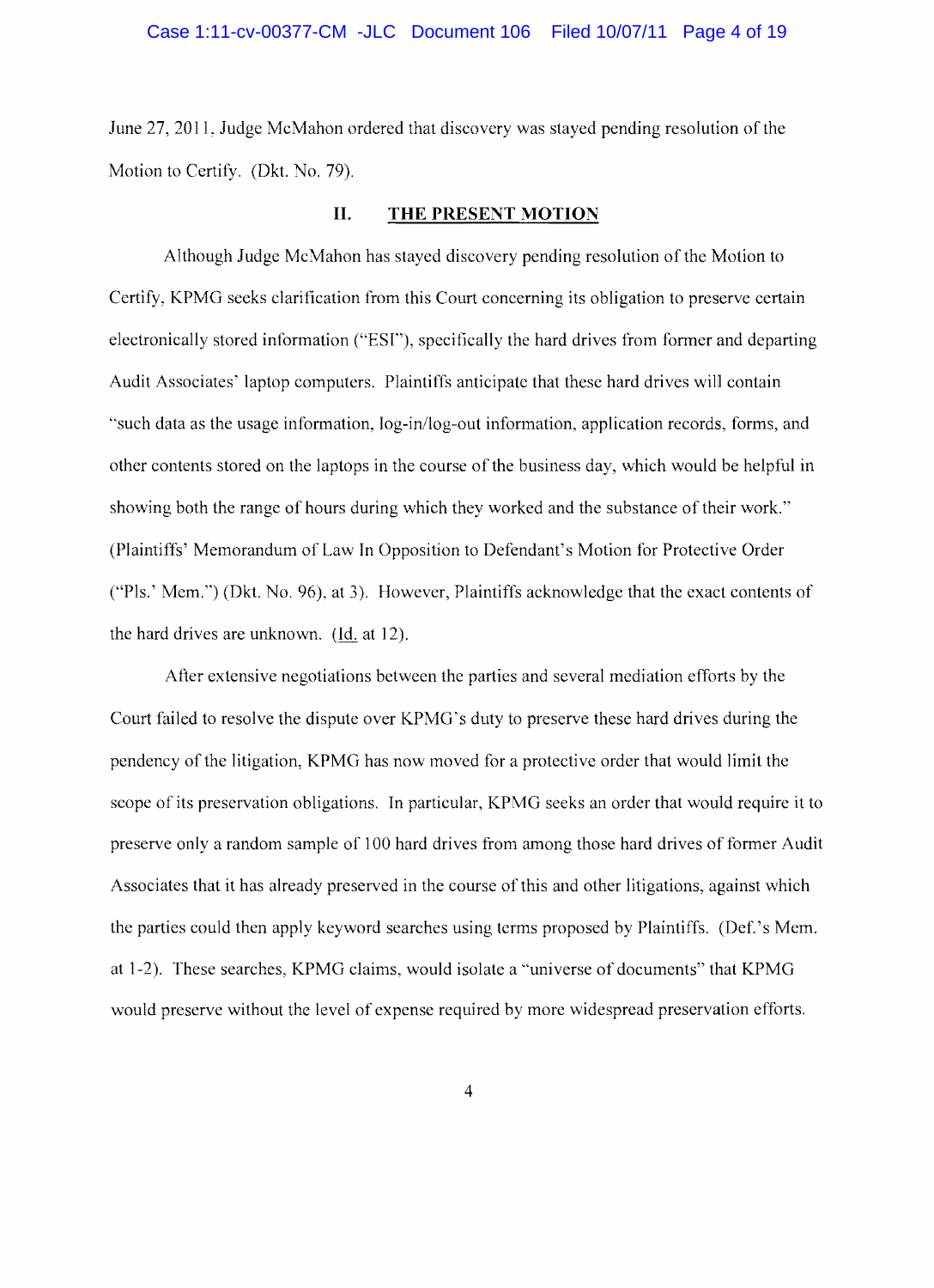(Id. at 1). Alternatively, KPMG seeks an order compelling Plaintiffs to bear the costs of preserving the hard drives beyond the scope of preservation KPMG has suggested. (ld. at 2-3, 14-15).

KPMG's primary argument in support of its motion is that the burden of preserving the hard drives of all former and departing KPMG Audit Associates is disproportionate to the potential benefit. KPMG claims that, given the possibility of preserving a sample of hard drives or a smaller "universe of documents," **it** is unnecessary and unreasonable for KPMG to incur the expense of continuing to preserve the hard drives already in its possession and then preserving any additional hard drives that it might accumulate as Audit Associates—potential members of the FLSA collective and putative New York class members—leave KPMG. (Id. at 1-2). According to KPMG, there are more than 7,500 potential opt-in plaintiffs to the FLSA collective nationwide and more than 1,500 putative class members in New York. (Declaration of Thomas Keegan dated August 12, 2011 ("Keegan Decl.") (Dkt. No. 92),  $\P$  6). It estimates that the cost to preserve each hard drive is approximately \$600. (Id.  $\P$ [11-12). Because KPMG has already preserved more than 2,500 hard drives of Audit Associates—including 500 former Audit Associates who are members of the putative class in New York and nearly 2,300 former Audit Associates who are potential members of the FLSA collective—it claims to have already incurred more than \$1,500,000 in hard-drive preservation. (Id.  $\P$  8-9, 12). In its motion and at a pre-motion conference before this Court, KPMG raised concerns about additional long-term costs of ongoing preservation, beyond the \$600 cost to preserve a single hard drive, including the costs that may be incurred if these hard drives remain available and subject to discovery in other litigation. (See Transcript of June 16, 2011 Conference ("June 16 Tr.") (Dkt. No. 83), at 12).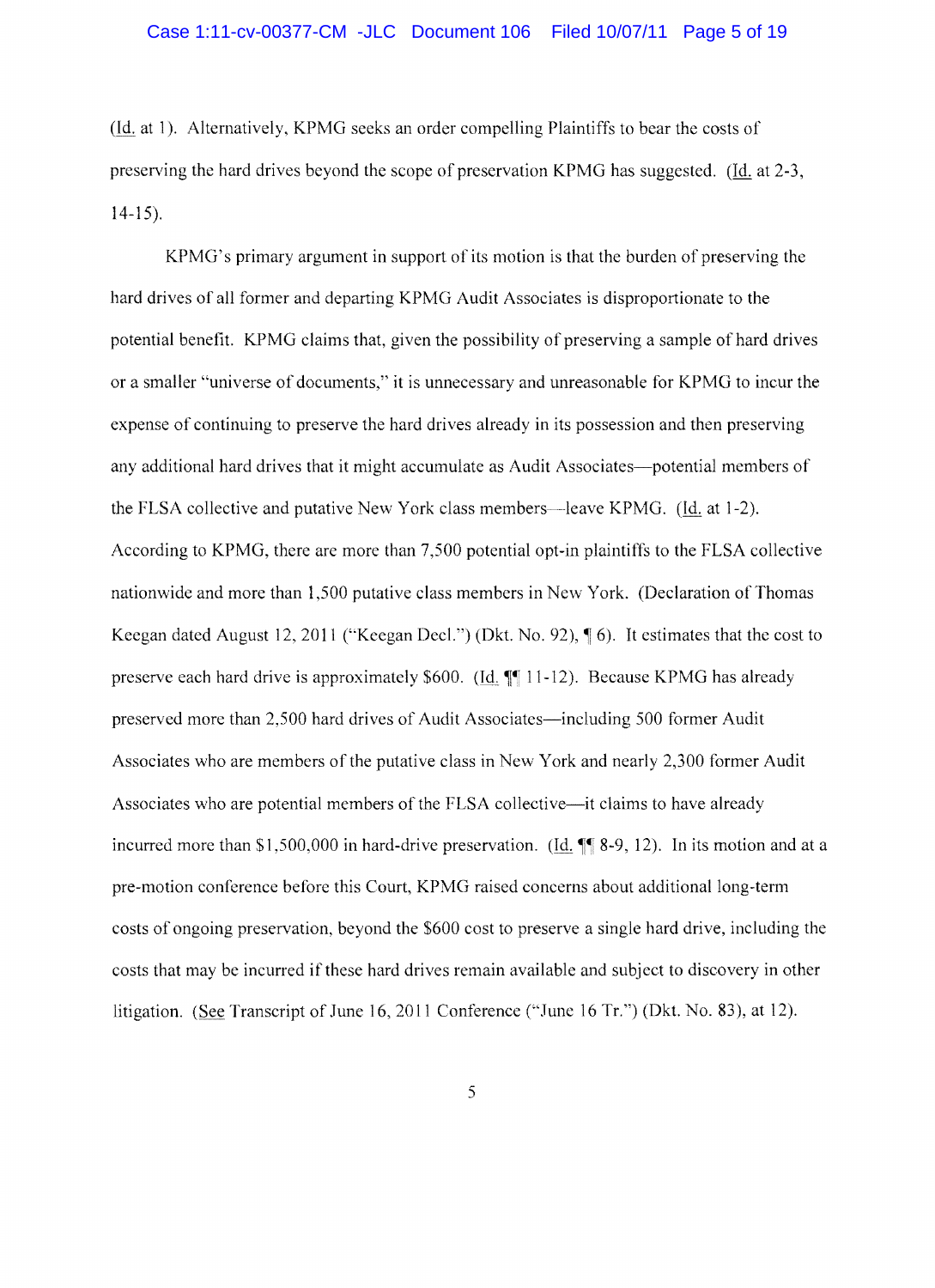These costs would, KPMG argues, "swallow the amount at stake" in the litigation. (Def.'s Mem. at 2).

Plaintiffs respond that they arc not averse to using sampling as a means to preserve a more limited number of hard drives at a lower cost. (Pis.' Mem. at 1). However, the parties have repeatedly disagreed on the methodology by which a meaningful sample could be obtained. (See Def.'s Mem. at 2). Plaintiffs raise three objections in response to KPMG's proposal that the parties use keyword searches to create a sample of documents for preservation. First, they argue that any action that will result in the destruction of hard drives is premature because there has been insufficient discovery to enable the parties and the Court "to knowledgably craft a plan for preservation and production." (Pis.' Mem. at 12). Plaintiffs have indicated that it would be difficult, if not impossible, to generate search terms without the opportunity to first determine what the hard drives contain. (Id.). Second, Plaintiffs argue that using keyword searches is an "outmoded method of data recovery" that does not ref1ect context or capture all relevant materials. (ld. at 15-16). Finally, Plaintiffs believe that the information they seek, which may demonstrate the Audit Associates' work product and hours worked, would not be culled using keyword searches. (Id. at 16).

Likewise, Plaintiffs have suggested that any meaningful sample of documents or hard drives could not be obtained by searching an entirely random selection of hard drives because the sample would need to account for possible differences among potential members of the FLSA collective and the putative class in New York given KPMG's argument that Plaintiffs are not representative of either group. (June 16 Tr. at 6). These differences include the geography or office locations of the Audit Associates; the client industries for which the Audit Associates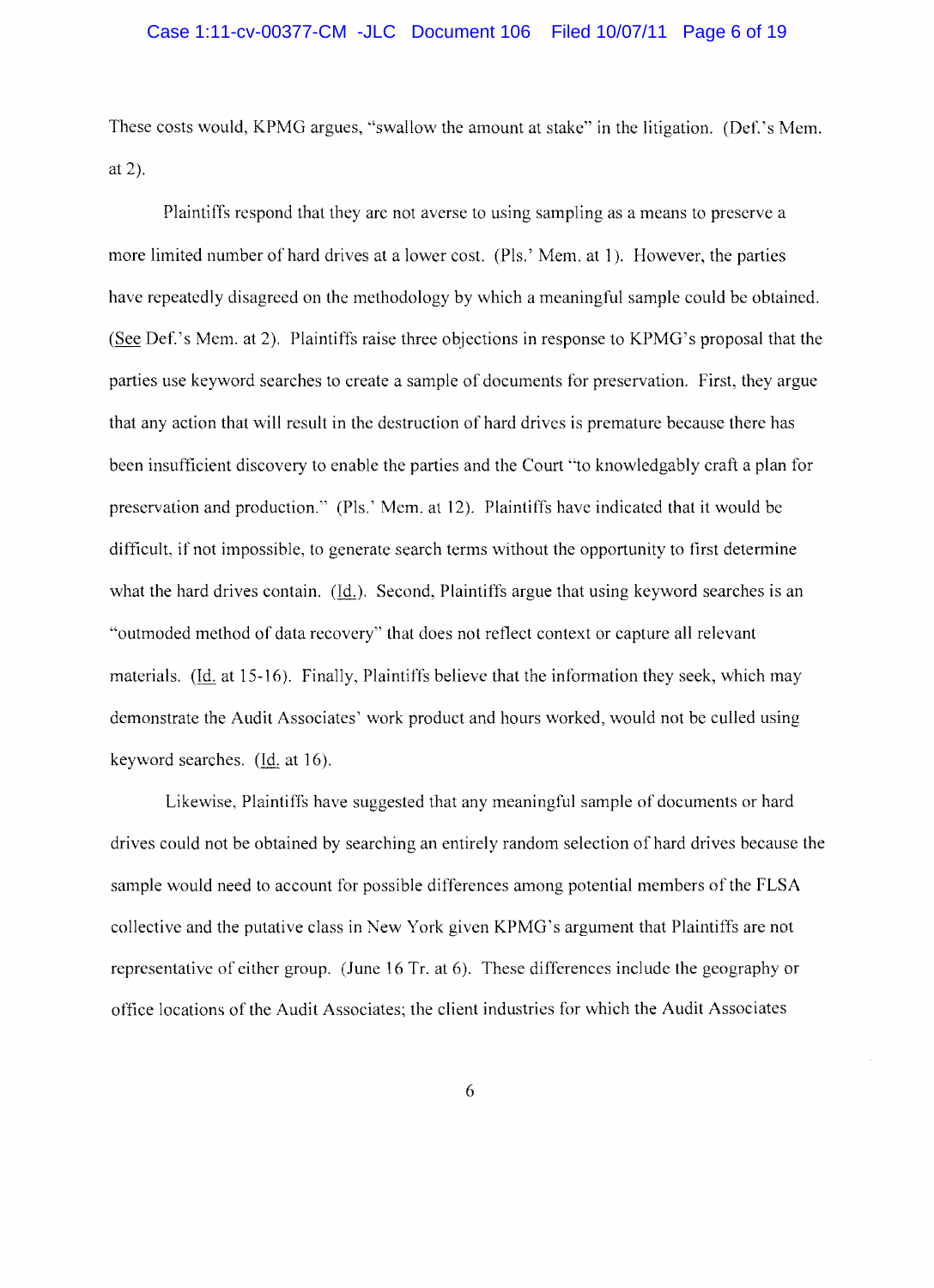## Case 1:11-cv-00377-CM -JLC Document 106 Filed 10/07/11 Page 7 of 19

provided services; the seniority or tenure of the Audit Associates; and the time period of the Audit Associates' employment to account for changing economic circumstances. (Id. at 6-11).

On that point, KPMG claims there is a tension between Plaintiffs' asserting that their own individual claims are representative of a proposed nationwide FLSA collective and putative New York class while also requesting that KPMG preserve the eomputer hard drives of all, or many, ofKPMG's former and departing Audit Associates. (Def.'s Mem. at 1-2). In response, Plaintiffs concede that because they propose to litigate this case on a representative basis, if their Motion to Certify is granted, it would be "unnecessary for KPMG to preserve indefinitely the hard drive of every departing Audit Associate," although they question whether KPMG's proposal that it preserve 100 samples would be sufficient. (Pls.' Mem. at 18  $\&$  n.4).

Separately, Plaintiffs contest KPMG's arguments that continuing its preservation efforts has caused the company an undue burden that is disproportionate to the potential relevance of the materials contained on the hard drives. (Id. at 12, 14-15). In particular, Plaintiffs have pointed to their inability to cross-examine KPMG's assessments of the cost of ongoing preservation (Id. at 12), such as the S600 figure, and KPMG's assertions that the purported costs are solely attributable to this litigation rather than to separate preservation demands required by state and federal regulations or industry practices, or litigation holds in other lawsuits. (ld. at 9-10, 1  $15).<sup>1</sup>$ 

Finally, Plaintiffs seek an order directing KPMG to (l) provide Plaintiffs with five hard drives for inspection that, Plaintiffs argue, would enable the parties to negotiate a possible sample, and (2) preserve the hard drives of all departing Audit Associates until the parties can

 $<sup>1</sup>$  In reply, KPMG contends that these "back out" expenses are not determinative of the potential expenses KPMG</sup> will incur to preserve hard drives for this lawsuit, because those independent preservation obligations could be lifted in the future. (Reply Memorandum of Law in Further Support of Defendant's Motion for a Protective Order dated September 2, 2011 ("Def.'s Reply Mem.") (Dkt. No. 100), at 6 n.4).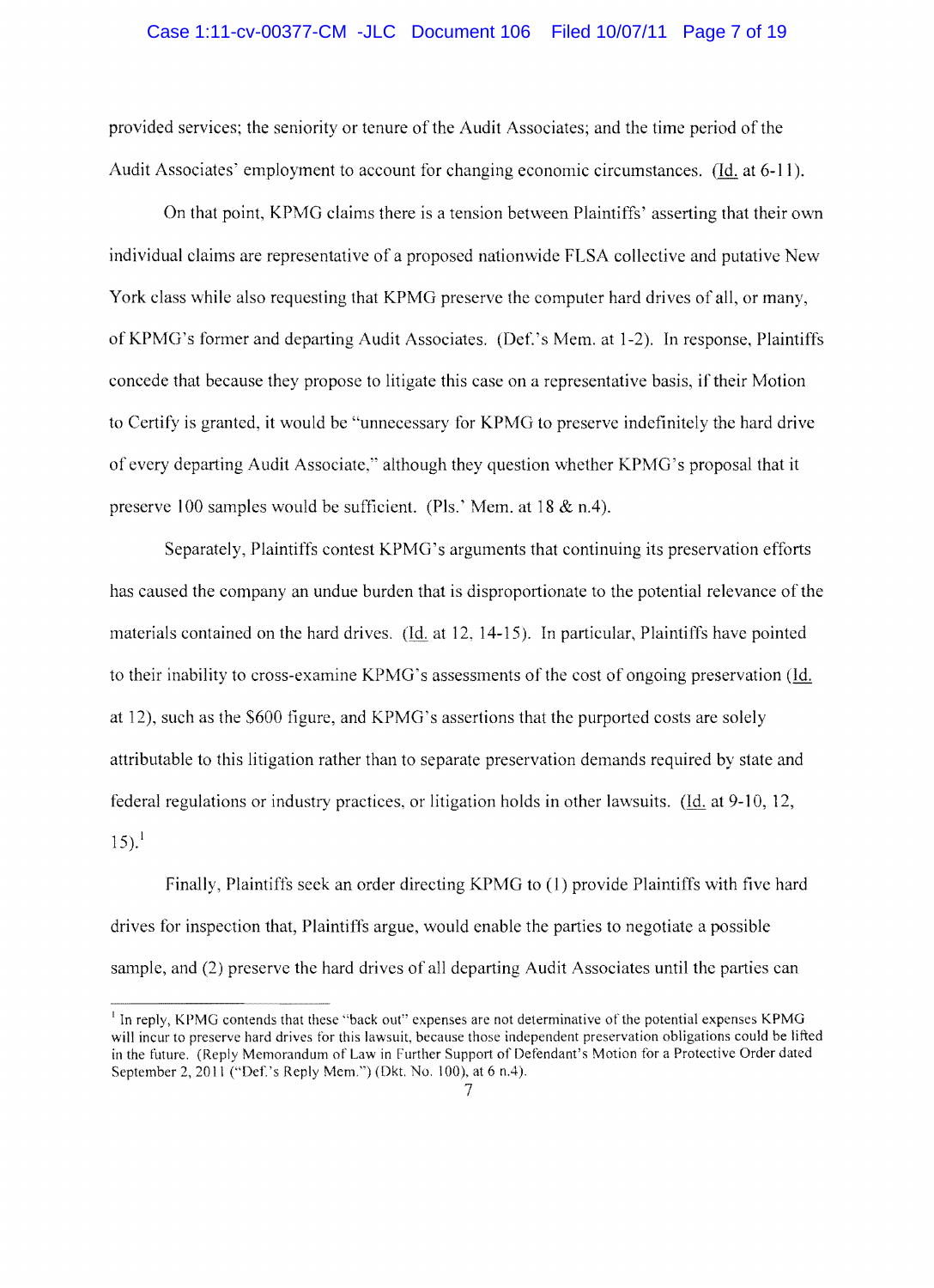agree to a methodology to obtain an appropriate sample. (Id. at 18). Plaintiffs further request that the Court give "the parties guidance about how to proceed." (ld.).

# III. DISCUSSION

#### **A. Legal Standards Governing Protective Orders and Preservation**

Federal Rule of Civil Procedure 26(c) authorizes a federal court to issue a protective order "for good cause ... to protect a party or person from annoyance, embarrassment, oppression, or undue burden or expense." See S.E.C. v. Rajaratnam, 622 F.3d 159, 181 (2d Cir. 2010) (enumerating the measures that a district court may take to protect legitimate interests in course of discovery). The party seeking a protective order pursuant to Rule 26(c) bears the burden to establish the existence of good cause necessitating the order. See Gambale v. Deutsche Bank AG, 377 F.3d 133, 142 (2d Cir. 2004) (citing In re Agent Orange Prod. Liab. Litig., 821 F.2d 139, 145 (2d Cir. 1987)). Good cause exists when a party seeking the protective order can articulate'" a clearly defined, specific and serious injury'" that will result in the absence of the order. In re Terrorist Attacks on September 11, 2001, 454 F. Supp. 2d 220, 222  $(S.D.N.Y. 2006)$  (quoting Shingara v. Skiles, 420 F.3d 301, 306 (3d Cir. 2005)); see also In re Parmalat Secs. Litig., 258 F.R.D. 236, 244 (S.D.N.Y. 2009) ("broad allegations of harm unsubstantiated by specifie examples or articulated reasoning fail to satisfy the test") (eitations omitted). Although the party seeking the protective order bears the burden of establishing good cause, the court must weigh the interests of both parties in considering the necessity and scope of the order. See Mitchell v. Fishbein, 227 F.R.D. 239, 245 (S.D.N.Y. 2005) ("'[U]nder Rule 26(c), the appropriateness of protective relief from discovery depends upon a balancing of the litigation needs of the discovering party and any countervailing protectable interests of the party from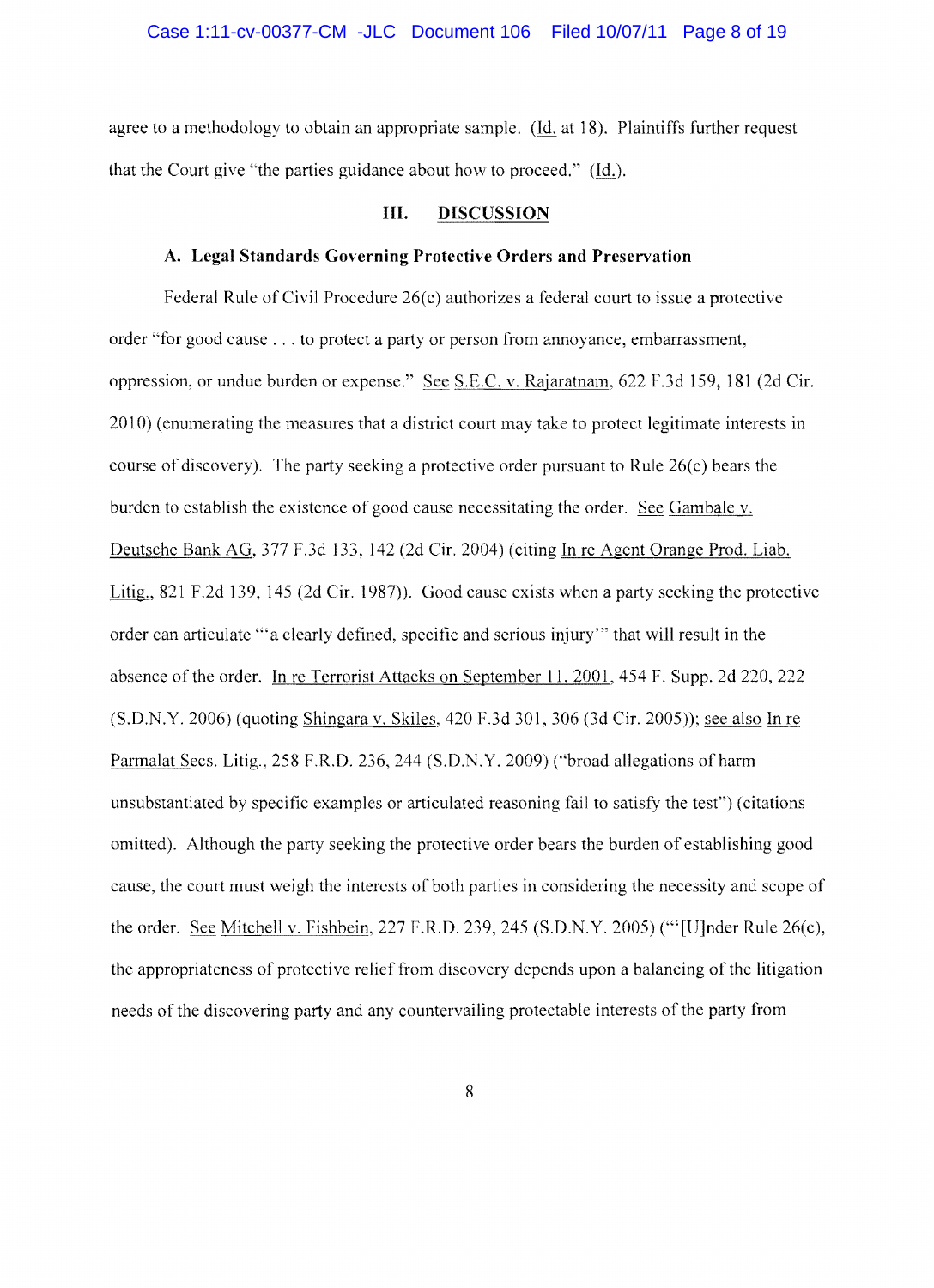whom discovery is sought."") (quoting Apex Oil Co. v. DiMauro, 110 F.R.D. 490, 496 (S.D.N.Y.) 1985)).

KPMG's motion thus requires the Court to balance the company's interest in avoiding "annoyance, embarrassment, oppression, or undue burden or expense" that would result from its obligation to preserve the hard drives with its duty to preserve, which is rooted in the concern that once potentially relevant materials on the hard drives have been disposed of, their contents will forever be gone.

The duty to preserve has been described as follows:

[A]nyone who anticipates being a party or is a party to a lawsuit must not destroy unique, relevant evidence that might be useful to an adversary. While a litigant is under no duty to keep or retain every document in its possession ... it is under a duty to preserve what it knows, or reasonably should know, is relevant in the action, is reasonably calculated to lead to the discovery of admissible evidence, is reasonably likely to be requested during discovery and/or is the subject of a pending discovery request.

Zubulake v. UBS Warburg LLC, 220 F.R.D. 212, 217 (S.D.N.Y. 2003) ("Zubulake IV")

(footnotes, internal quotation marks, and citations omitted). In the context of discovery, relevance "is to be interpreted broadly" and includes "" any matter that bears on, or that ... reasonably could lead to other [information] that could bear on, any issue that is or may be in the case. '" In re Flag Telecom Holdings, Ltd. Secs. Litig., 236 F.R.D. 177, 183 (S.D.N.Y. 2006) (quoting Sherwin-Williams Co. v. Spitzer, No. 04 Civ. 185 (DNH), 2005 WL 2128938, at \*11 (N.D.N.Y. Aug. 24,2005) (quoting Oppenheimer Fund, Inc. v. Sanders, 437 U.S. 340, 351 (1978))). The scope of this preservation duty extends to the "key players" in a lawsuit, meaning "individuals 'likely to have discoverable information that the disclosing party may use to support its claims or defenses."" Zubulake IV, 220 F.R.D. at 218 (quoting Fed. R. Civ. P. 26(a)(1)(A)). The duty is also prospective, requiring "[a] party or anticipated party [to] retain all relevant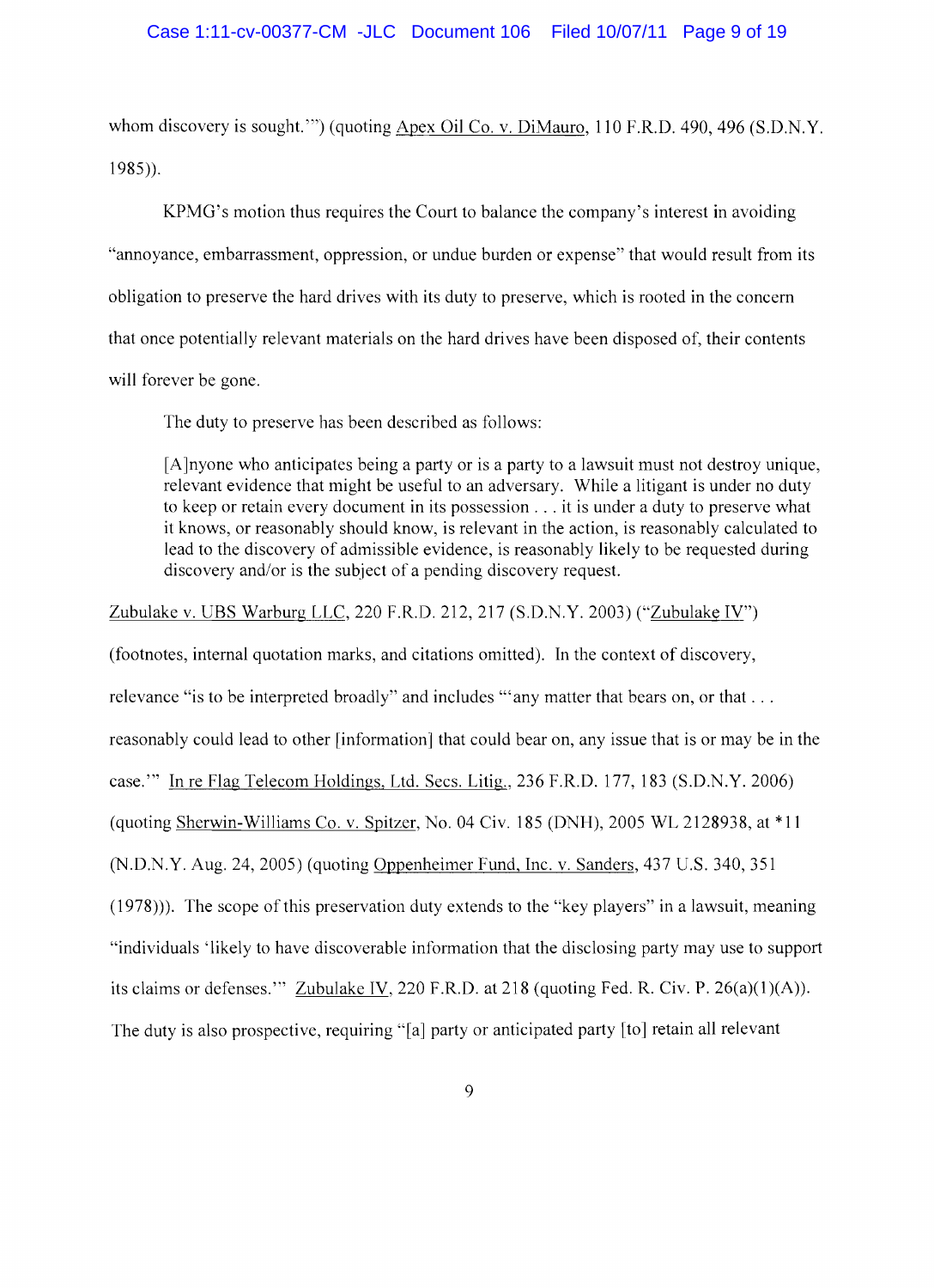## Case 1:11-cv-00377-CM -JLC Document 106 Filed 10/07/11 Page 10 of 19

documents (but not multiple identical copies) in existence at the time the duty to preserve attaches, and any relevant documents created thereafter." Id.

KPMG seeks to reconcile its duty to preserve discovery material with the burden of that preservation by advocating a proportionality test. (Def.'s Mem. at 6-8 (citing Zubulake IV; Victor Stanley, Inc. v. Creative Pipe, Inc., 269 F.R.D. 497, 522-23 (D. Md. 2010); Rimkus Consulting Group, Inc. v. Cammarata, 688 F. Supp. 2d 598, 613 (S.D. Tex. 2010))). This test, in effect, blends the protections afforded by Rule  $26(b)(2)$ , "which permits the court to limit discovery if the burden or expense of production outweighs its potential benefits," and Rule 26(c), "which permits the issuance of protective orders, including by shifting the costs of unduly burdensome or expensive production." Quinby v. WestLB AG, 245 F.R.D. 94, 106 (S.D.N.Y.) 2006), amended on other grounds, 2007 WL 38230 (S.D.N.Y. Jan. 4, 2007).

However, courts have recognized that in the context of preservation, "this [proportionality] standard may prove too amorphous to provide much comfort to a party deciding what files it may delete or backup tapes it may recycle." Orbit One Commc'ns, Inc. v. Numerex Corp., 271 F.R.D. 429, 436 (S.D.N.Y. 2010) (considering numerous preservation failures in the context of sanctions). Accordingly, "[u]ntil a more precise definition is created by rule," prudence favors retaining all relevant materials. Id. (citing Zubulake IV, 220 F.R.D. at 218).

#### **B. KPMG's Obligations**

To determine the scope of KPMG's preservation obligations, the Court first must determine whether the material Plaintiffs seek to have preserved is indeed relevant. Plaintiffs will ultimately bear the burden of establishing their job duties, which will determine whether they were exempt from overtime payments under the FLSA, and the hours they worked, for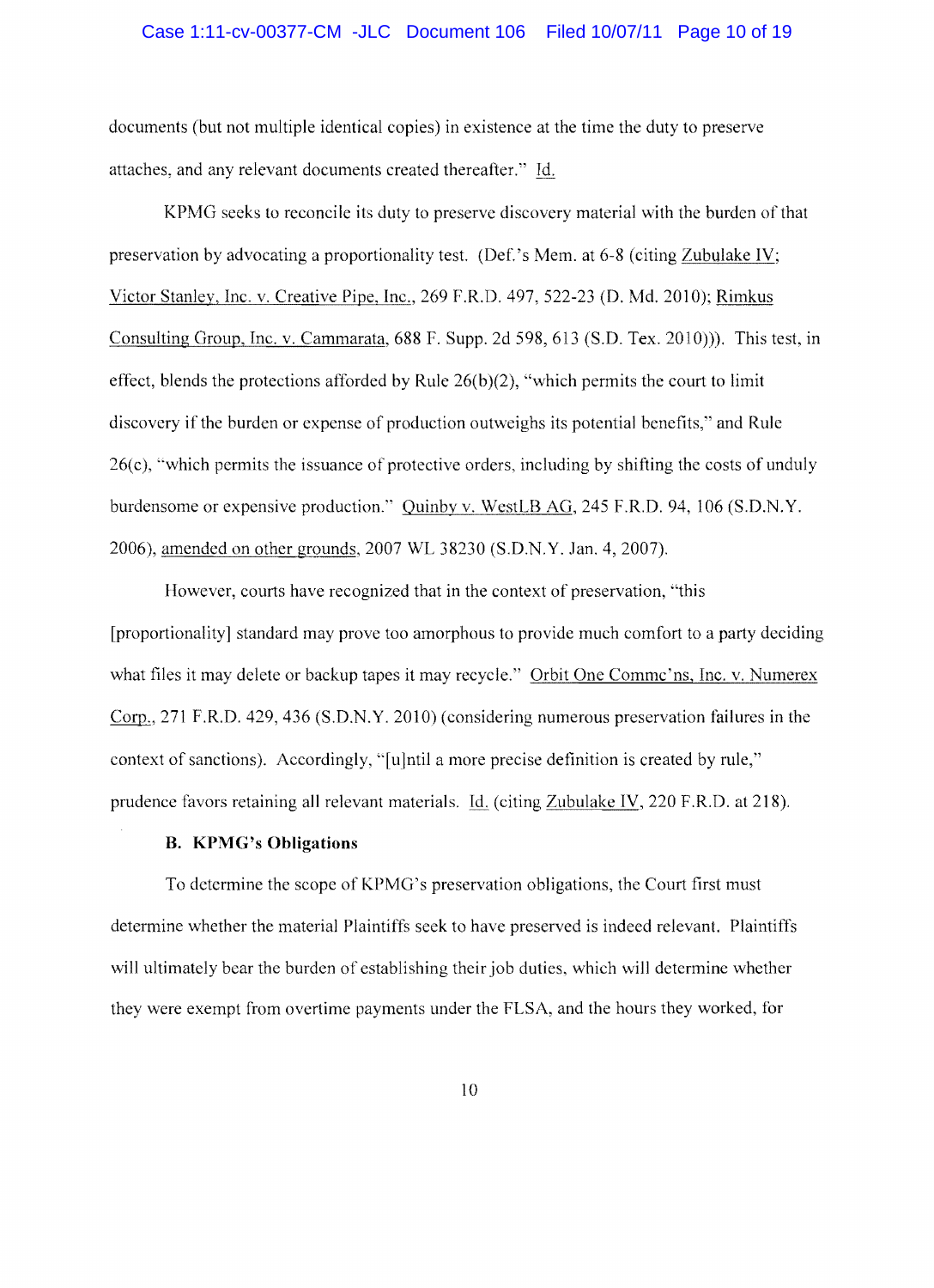# Case 1:11-cv-00377-CM -JLC Document 106 Filed 10/07/11 Page 11 of 19

which they claim they were underpaid. Accordingly, any material contained on the hard drives that tends to show either the Audit Associates' job responsibilities or the hours they worked is relevant. (Pis.' Mem. at 13-14). Plaintiffs go so far as to suggest that because each and every Audit Associate who may opt-in to the FLSA collective or who is a member of the putative New York class may have to prove his or her damages, KPMG must maintain the hard drive of each and every Audit Associate. (Id. at 14).

In response, KPMG relies less on establishing that the material on the hard drives is irrelevant and more on demonstrating the availability of alternative sources of information that may be more authoritative than the materials eontained on the hard drives in proving the disputed factual issues. (Def.'s Mem. at 8-10). However, at this point it is not entirely clear what the hard drives contain, in part because of KPMG's own efforts to keep that information at bay. Given the absence of that crucial information and because "relevance" in the context of discovery is "an extremely broad concept," Condit v. Dunne, 225 F.R.D. 100, 105 (S.D.N.Y. 2004), Defendants have failed to establish that the contents of the disputed hard drives are not relevant.

The Court must next determine whether the material to be preserved was created by or for "key players" in the litigation, meaning those who are "likely to have relevant information." Zubulake IV, 220 F.R.D. at 217-18; see also Zubulake v. UBS Warburg LLC, 229 F.R.D. 422, 433-34 (S.D.N.Y. 2004) ("Zubulake V") (key players include "the people identified in a party's initial disclosure and any subsequent supplementation thereto"); Goodman v. Praxair Servs., Inc., 632 F. Supp. 2d 494, 512 (D. Md. 2009) ("[I]dentifying a 'key player' in litigation is not dependent on the volume of interaction between an individual and a litigant, but rather is determined by whether an individual is likely to have information relevant to the events that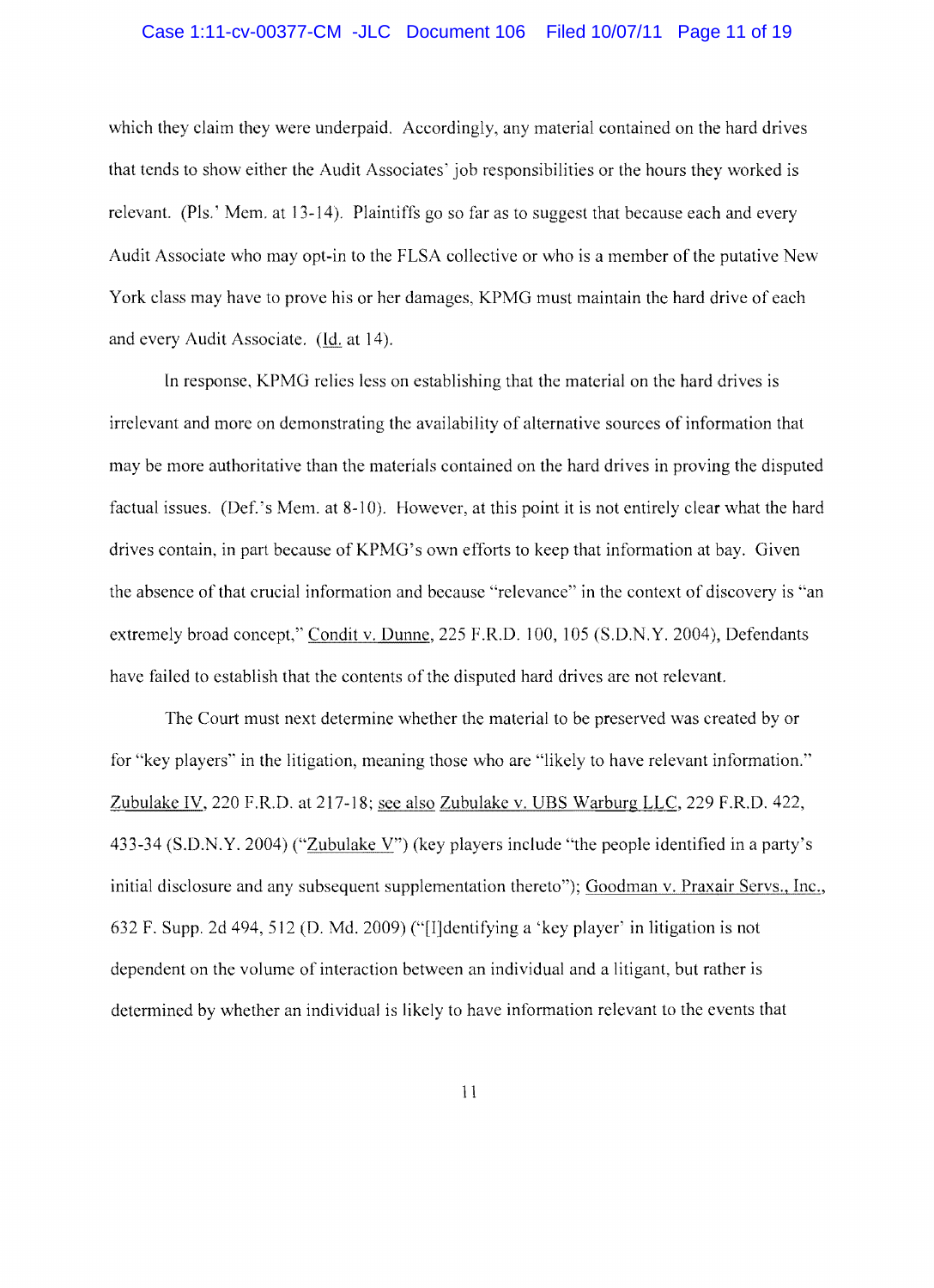## Case 1:11-cv-00377-CM -JLC Document 106 Filed 10/07/11 Page 12 of 19

underlie the litigation."). Despite KPMG's claims that former and departing Audit Associates are not "key players" in this litigation (Def.' s Mem. at 10-11), until the pending Motion to Certify is resolved, each and every Audit Associate whom the company deemed was exempt from overtime payments under the FLSA is a potential plaintiff and thus could be found to be a "key player."

Additionally, assuming arguendo that Judge McMahon were to deny the Motion to Certify, KPMG's duty to preserve the hard drives containing information created by or for these Audit Associates would fall within the class of discovery materials that KPMG is obligated to preserve because the company is on notice that the hard drives may contain discovery material relevant to potential "future litigation" brought by these Audit Associates. See Orbit One Commc'ns, Inc., 271 F.R.D. at 436 (quoting Kronisch v. United States, 150 F.3d 112, 126 (2d Cir. 1998) (noting that the duty to preserve may attach even before a lawsuit is commenced), overruled on other grounds, Rotella v. Wood, 528 U.S. 549 (2000)). Accordingly, although the Court does not reach whether all potential members of the FLSA collective and all members of the putative New York class will be key players if the Motion to Certify is granted, these Audit Associates are, at the very least, key players in any one of many potential actions that could result if the Motion to Certify is denied. As such, KPMG has failed to establish that the hard drives do not relate to "key players" in the litigation.

Finally, the Court must consider whether the ongoing preservation of hard drives would be duplicative of other discovery materials subject to KPMG's separate preservation efforts. See Zubulake IV, 220 F.R.D. at 218 (although corporate parties must preserve all relevant documents in existence at the time the duty to preserve attaches as well as any relevant documents created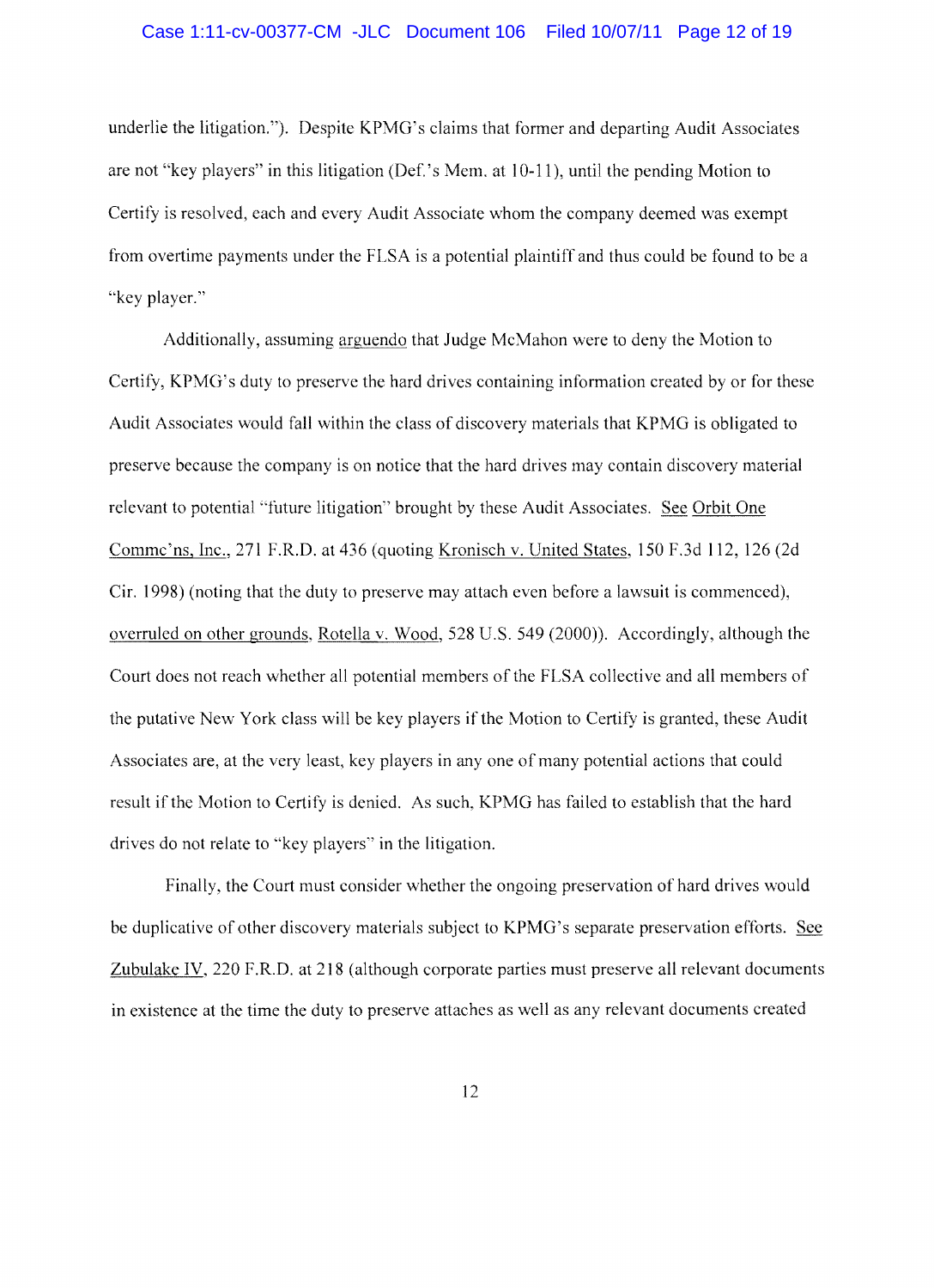#### Case 1:11-cv-00377-CM -JLC Document 106 Filed 10/07/11 Page 13 of 19

thereafter, they need not preserve "multiple identical copies" of relevant discovery materials). KPMG has not argued explicitly that the materials contained on the hard drives are duplicative of other materials it has already preserved. Rather, it has enumerated various categories of discovery materials that it deems more likely to resolve the factual matters in dispute, and which, the company claims, include materials already subject to ongoing preservation. To that end, KPMG notes that it has undertaken "broad efforts to preserve ESI and other relevant documents" that would tend to show the job duties and hours of Audit Associates, including "Human Resources records describing their job duties and job titles, recruiting documents and job postings, performance reviews, training materials describing general and specific job responsibilities and standards for professional conduct and performance, time records showing their hours recorded, and payroll records showing their compensation." (Oef.'s Mem. at 4). Additionally, KPMG refers to its obligations under "professional standards and federal regulations that require the retention of certain documentation, including electronic records, related to an audit or review for at least seven years after its conclusion," which would preserve additional discovery material reflecting Audit Associates' job responsibilities and hours. (ld. at 11). Finally, KPMG suggests that "[t]he best source of information regarding the job responsibilities of, and work actually performed by," Audit Associates is the testimony of the Audit Associates and their supervisors. (Id. at 8).

While KPMG's preservation efforts appear to have been comprehensive and, at a later point in the litigation, the parties and the Court will have to resolve what evidence is most authoritative as to the factual issues in dispute, the documents and other potential discovery materials that KPMG possesses do not appear to be duplicative of the material that Plaintiffs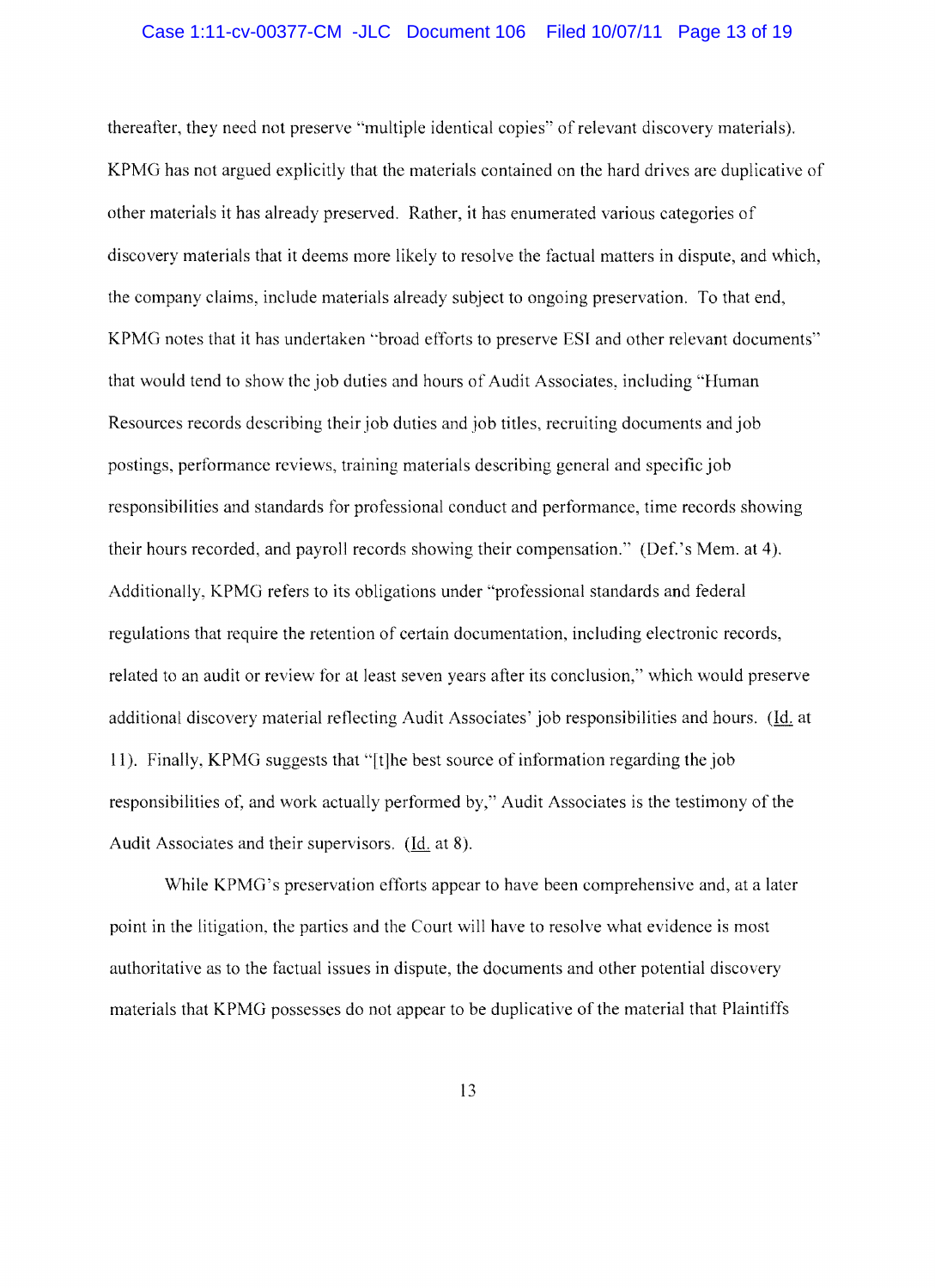## Case 1:11-cv-00377-CM -JLC Document 106 Filed 10/07/11 Page 14 of 19

anticipate will be on the hard drives. (PIs.' Mem. at 3). For example, because the hard drives contain the contents of Audit Associates' individual laptops, they may contain materials that would not otherwise be preserved by KPMG as the company has described the scope of its current preservation, such as drafts, personal notations or memoranda, or correspondence among Audit Associates and other KPMG employees. In other words, the hard drives may reflect the types of unofficial work materials that would supplement the official company materials KPMG already has preserved, and which might well favor the company. In sum, KPMG has not demonstrated that the materials it seeks to dispose of are duplicative of materials that are already subject to its preservation efforts. Accordingly, KPMG has not established the absence of a duty to preserve the hard drives.

#### C. Proportionality

As noted, courts in this district have cautioned against the application of a proportionality test as it relates to preservation. See, e.g., Orbit One Comme'ns, Inc., 271 F.R.D. at 436 n.10 ("Proportionality is particularly tricky in the context of preservation. It seems unlikely, for example, that a court would excuse the destruction of evidence merely because the monetary value of anticipated litigation was low."). At this point in the litigation, it is unclear whether an application of a proportionality test would weigh in favor of a protective order. Certainly KPMG's preservation of the hard drives is not without considerable expense. (See Keegan Decl. at  $\P$ [ $\leq$  6-12). However, KPMG has not been able to establish conclusively that the materials contained on the hard drives are of either "little value" or "not unique." (Def.'s Mem. at 7 (citing The Sedona Conference, The Sedona Conference Commentarv on Proportionality in Electronic Discovery, 11 Sedona Conf. J. 289, 291 (2010) (Principle No. 1)). Until discovery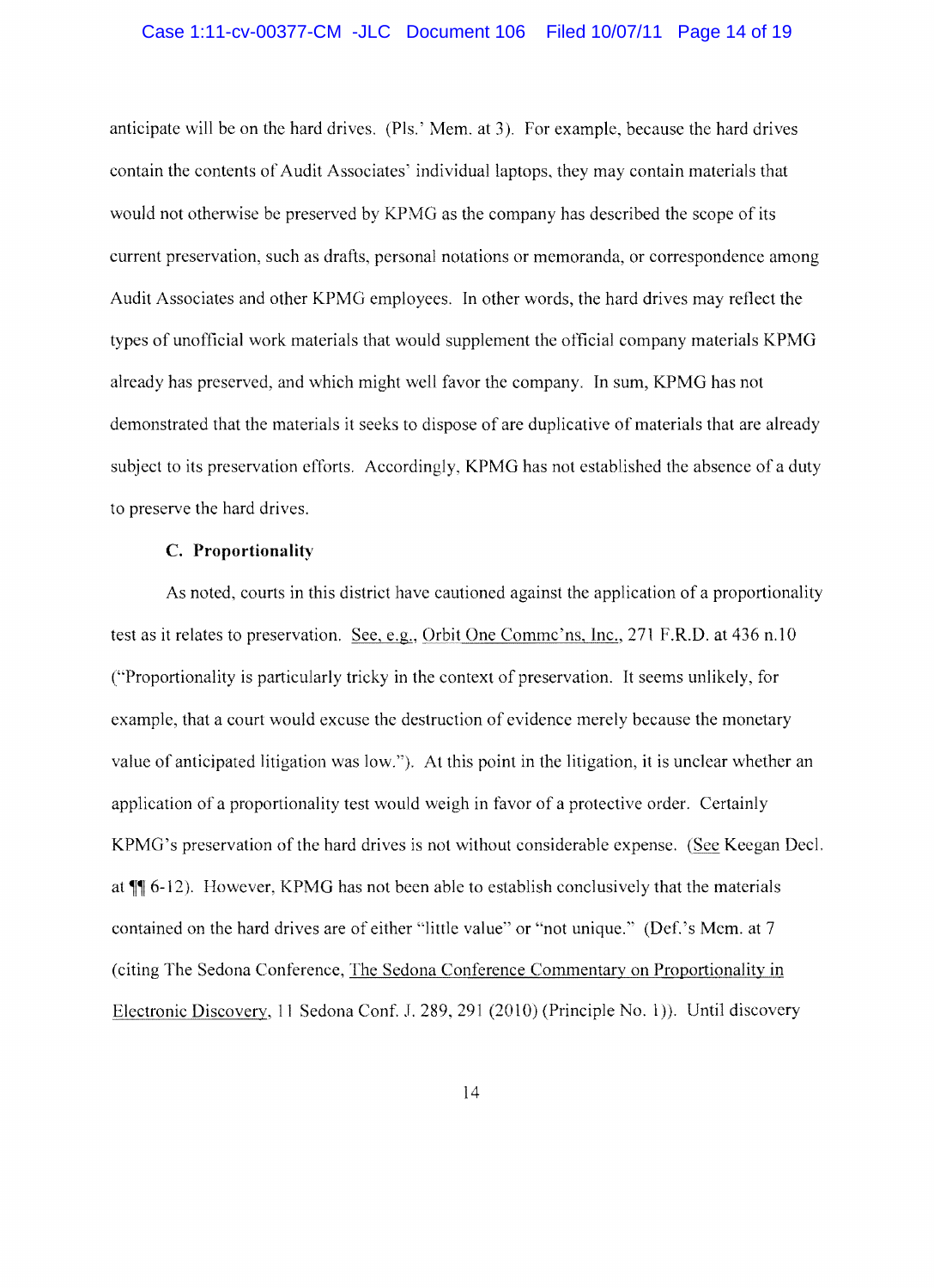## Case 1:11-cv-00377-CM -JLC Document 106 Filed 10/07/11 Page 15 of 19

proceeds and the parties can resolve what materials are contained on the hard drives and whether those materials are responsive to Plaintiffs' document requests, it would be premature to permit the destruction of any hard drives. Moreover, the parties should be able to make such a determination promptly once the Motion to Certify is resolved and the stay of discovery is lifted. Because it is not possible to predict when that determination will be made, it is similarly difficult to conclude what KPMG's costs of preservation will be on an ongoing basis. With so many unknowns involved at this stage in the litigation, permitting KPMG to destroy the hard drives is simply not appropriate at this time.

It bears noting that this is a dispute about preservation, not production. Although "[p Jrotective orders can take a variety of forms in order to fit the circumstances of the case," Standard Investment Chartered, Inc. v. National Association of Securities Dealers, Inc., No. 07 Civ. 2014 (SWK), 2008 WL 199537, at \*2 (S.D.N.Y. Jan. 22, 2008) (citation omitted), the more common circumstances giving rise to a protective order involve parties seeking to limit the dissemination of otherwise private material and, in effect, preserve the integrity of that material as, for example, privileged or confidential. See, e.g., Duling v. Gristede's Operating Corp., 266 F.R.D. 66, 74 (S.D.N.Y. 2010) (defendants sought order limiting plaintiff employees' use of employment records produced in discovery, including materials that tended to "implicate privacy concerns and have the potential to embarrass the subject employee if revealed"). Directing KPMG to continue its preservation in this case maintains the integrity of the materials contained on the hard drives by preventing their destruction. Given the finality that would result from granting KPMG's motion and what stands to be lost-especially as compared to the potential (if not likelihood) that the ongoing preservation can (and will) be limited through sampling once the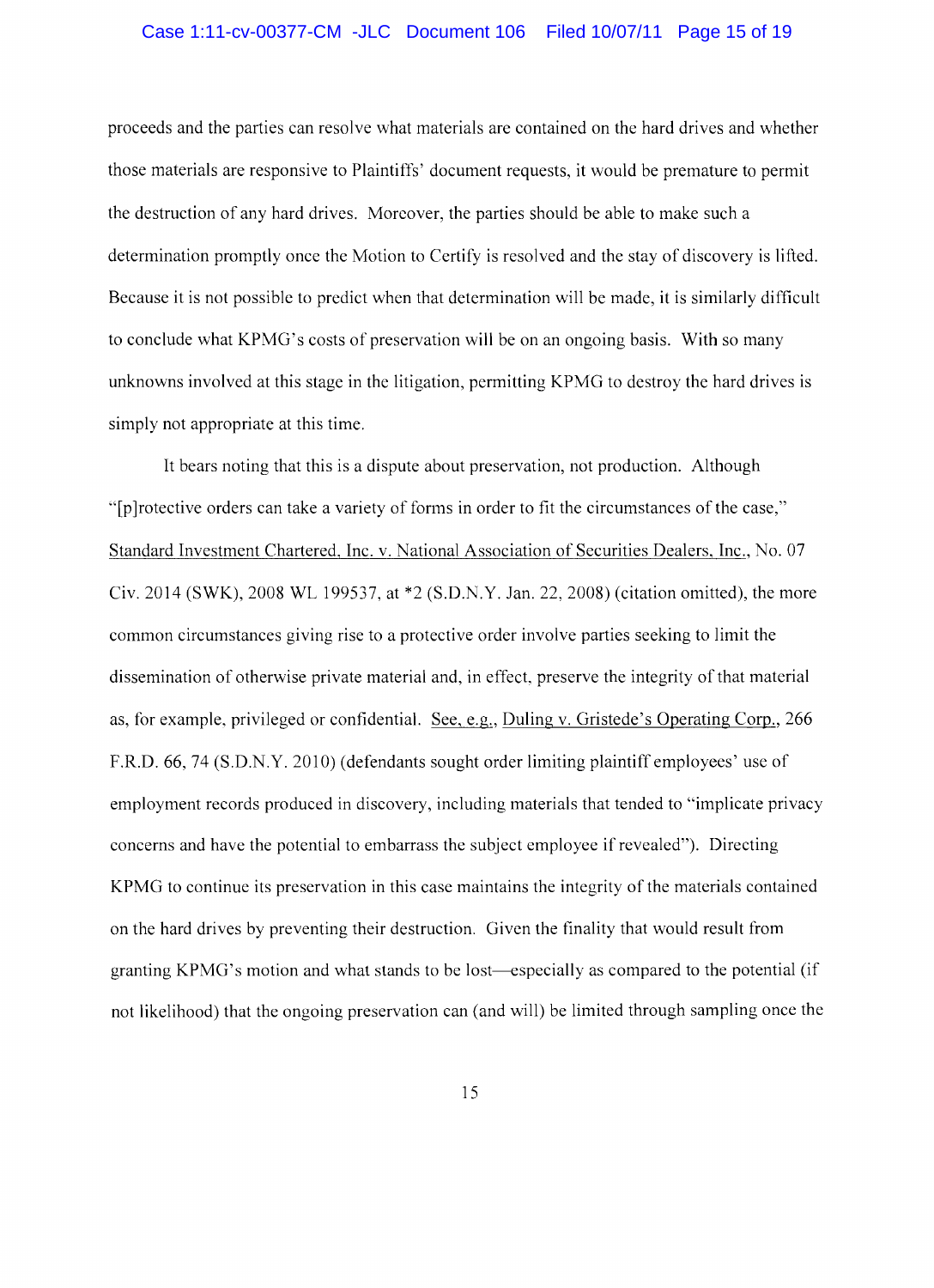# Case 1:11-cv-00377-CM -JLC Document 106 Filed 10/07/11 Page 16 of 19

Motion to Certify is resolved and discovery proceeds—it is not unreasonable that KPMG continue its preservation at this time.

Additionally, KPMG's ongoing burden is self-inflicted to a large extent. It is suffering from the effects of its own reluctance to work with Plaintiffs to generate a reasonable sample that may well be less burdensome to maintain. (See Def.'s Mem. at 12 (citations omitted)). KPMG is correct that "[t]he concept of sampling to test both the cost and the yield is now part of the mainstream approach to electronic discovery." S.E.C. v. Collins & Aikman Corp., 256 F.R.D. 403, 418 (S.D.N.Y. 2009) (citing Zubulake I, 217 F.R.D. at 322); see also Zubulake V, 229 F.R.D. at 432 ("It may be possible to run a system-wide keyword search; counsel could then preserve a copy of each 'hit.' ... When the opposing party propounds its document requests, the parties could negotiate a list of search terms to be used in identifying responsive documents, and counsel would only be obliged to review documents that came up as 'hits' on the second, more restrictive search.") (footnotes omitted). However, to date, KPMG has failed to work effectively with Plaintiffs in order to generate a potential means of constructing an appropriate sample. Despite KPMG's contention that Plaintiffs have "refus[ed] to even consider the application of search terms" as a means of producing a meaningful sample (Def.'s Mem. at 12), the record suggests that KPMG did not provide Plaintiffs with the opportunity to learn of the hard drive's contents—such as by reviewing a handful of hard drives that counsel had vetted for privilege or created a log of contents—that might have enabled them to "propound targeted requests for specific files contained within the hard drives at lesser cost." (Pls.' Mem. at 12). While the Court will not direct KPMG to provide Plaintiffs with five hard drives for inspection, it encourages the parties to continue to meet and confer in light of this decision to see if an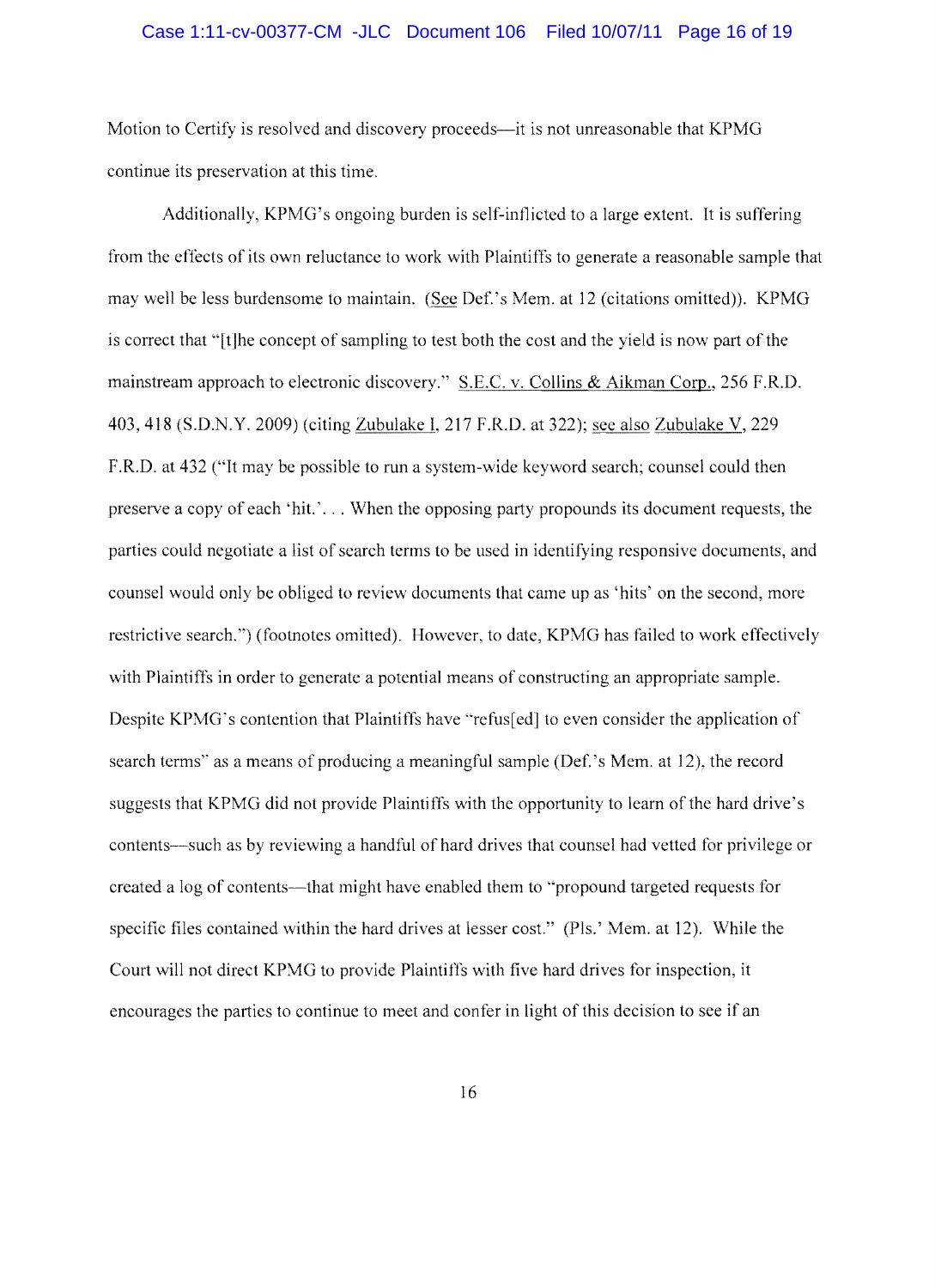# Case 1:11-cv-00377-CM -JLC Document 106 Filed 10/07/11 Page 17 of 19

agreement on sampling can be reached, sooner rather than later, thus alleviating the cost concerns KPMG has raised in its motion.

## **D. Cost-Shifting**

In the context of discovery, there is a presumption "that the responding party must bear the expense of complying with discovery requests, but he may invoke the district court's discretion  $\dots$  to grant orders protecting him from 'undue burden or expense  $\dots$ ." Oppenheimer Fund, Inc., 437 U.S. at 358 (citing Fed. R. Civ. P. 26(c)); see Quinby, 245 F.R.D. at 101-02 (same). A district court may therefore issue an order under Rule 26(c) that protects the responding party from undue burden or expense by "conditioning discovery on the requesting party's payment of the costs of discovery." Oppenheimer Fund, Inc., 437 U.S. at 358; see Zubulake v. UBS Warburg LLC, 216 F.R.D. 280, 283 (S.D.N.Y. 2003) ("Zubulake III"). For example, "[i]f the demanding party seeks the preservation of information that is likely to be of only marginal relevance but is costly to retain, then rather than deny a preservation order altogether, a court may condition it upon the requesting party assuming responsibility for part or all of the expense." Treppel v. Biovail Corp., 233 F.R.D. 363, 373 (S.D.N.Y. 2006) (citation omitted); see also Zubulake v. UBS Warburg, LLC, 217 F.R.D. 309, 318 (S.D.N.Y. 2003) ("Zubulake I") ("The burden or expense of discovery is, in turn, 'undue' when it 'outweighs its likely benefit, taking into aceount the needs of the case, the amount in controversy, the parties' resources, the importance of the issues at stake in the litigation, and the importance of the proposed discovery in resolving the issues.") (citing Fed. R. Civ. P.  $26(b)(2)(iii)$ ). The party seeking the cost-shifting bears the burden of establishing good cause for such an order. See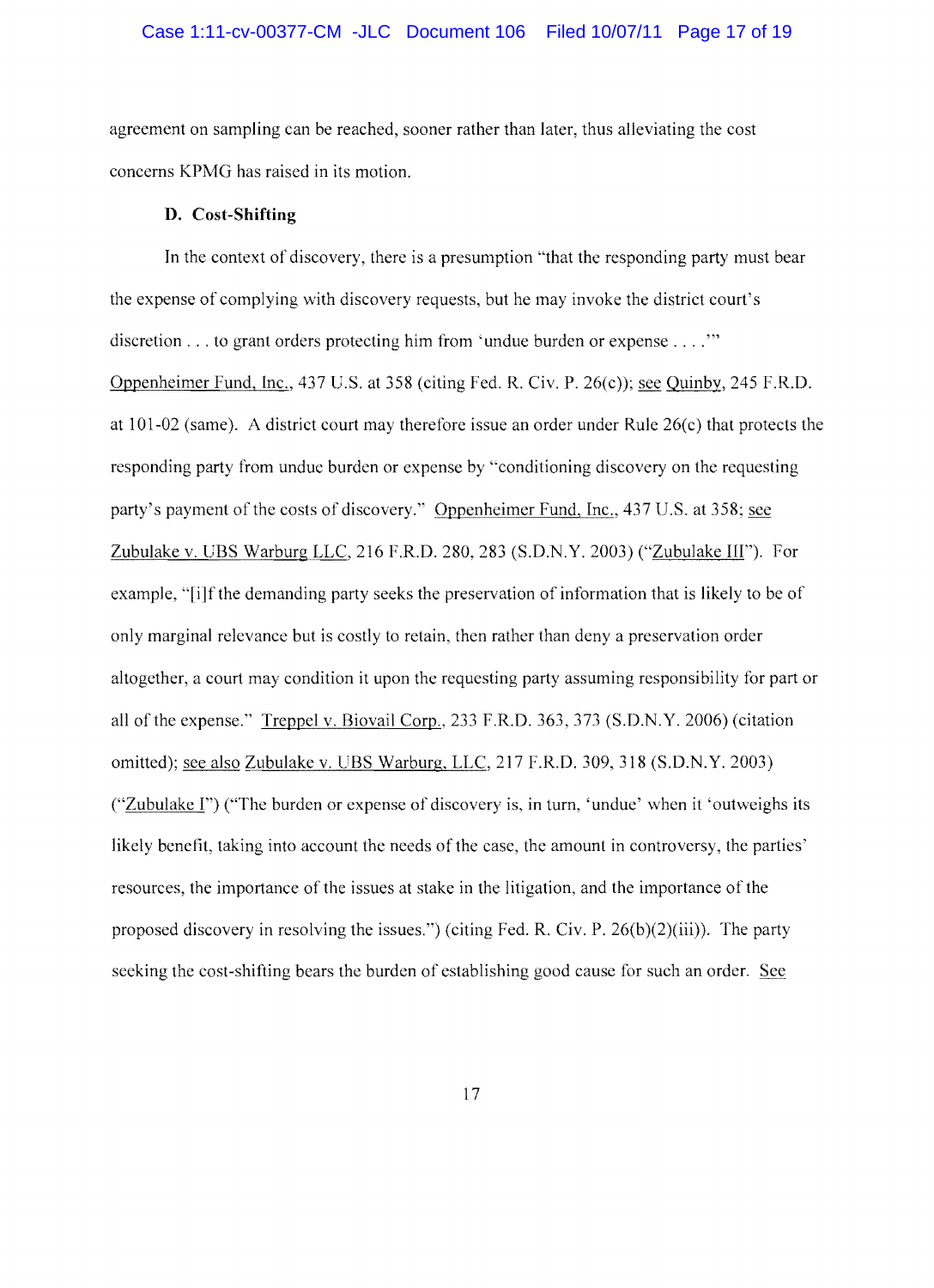Quinbv, 245 F.R.D. at 101 (citing Zubulake **III,** 216 F.R.D. at 283; Wiginton v. CB Richard Ellis, Inc., 229 F.R.D. 568, 573 (N.D. Ill. 2004)).<sup>2</sup>

For the same reasons that KPMG has failed to establish that it has no duty to preserve the hard drives—specifically, it has failed to demonstrate that the discovery materials contained on the hard drives are of only marginal relevance and that it would be unduly burdensome to continue its current preservation efforts while the Motion to Certify is pending—it has also failed to establish that cost-shifting is warranted on the present record.

## **IV. CONCLUSION**

For the reasons set forth above, KPMG's motion for a protective order is DENIED. Until further order of this Court—or an agreement on a methodology to obtain an appropriate sample is reached by the parties—KPMG is directed to continue its preservation of the existing hard drives that belonged to former Audit Associates who are potential members of the FLSA eollective or putative class members in New York. Going forward, KPMG is directed to preserve the hard drives of all departing Audit Associates who are potential members of the FLSA collective or putative class members in New York. Because of the scope of the FLSA collective, KPMG need not preserve, for the purposes of this litigation, the hard drives of any former or departing Audit Associates who worked exclusively outside of New York and whose employment was limited to a period prior to January 19,2008 or after January 19,2011. Likewise, given the scope of the putative New York class, KPMG need not preserve, for the

 $2$  Here, the parties disagree about whether the multi-factor test set forth in Zubulake I, 217 F.R.D. at 322—which governs the appropriateness of cost-shifting in the context of inaccessible materials-applies to this dispute concerning preservation rather than production. (PIs.' Mem. at 17-18; Def.'s Reply Mem. at 10). However, as the parties apparently agree, whether or not that cost-shifting inquiry applies to the expense of preserving digital data, it is inapplicable here because the hard drives, the ESI at issue, are still in accessible form. See Zubulake I, 217 F.R.D. at 318 (clarifying that cost-shifting is appropriate only when digital data is relatively inaccessible, such as in backup tapes). As such, the Court need not determine whether the factors Zubulake I articulated apply to a preservation dispute.